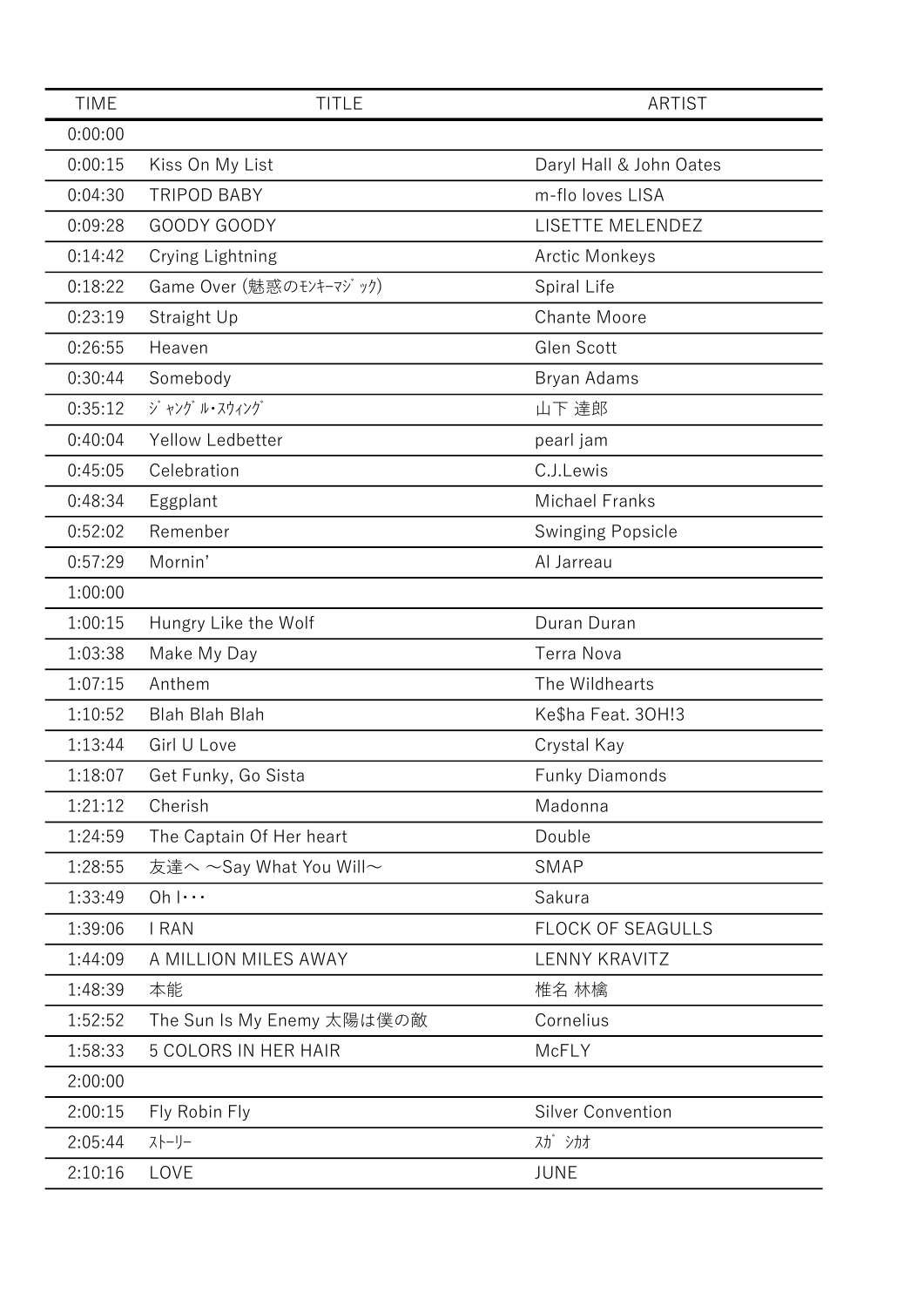| <b>TIME</b> | <b>TITLE</b>                 | <b>ARTIST</b>            |
|-------------|------------------------------|--------------------------|
| 2:15:28     | Sleeping In My Car           | Roxette                  |
| 2:19:00     | <b>Talking In Your Sleep</b> | The Romantics            |
| 2:22:50     | Sugar!!                      | Fujifabric               |
| 2:26:58     | How Are You Doing?           | 米倉 利紀                    |
| 2:31:34     | Honey                        | Mariah Carey             |
| 2:36:31     | Be With You                  | Glay                     |
| 2:41:35     | <b>Bohemian Rhapsody</b>     | Queen                    |
| 2:47:31     | $\overline{7}$               | Prince                   |
| 2:52:37     | Together                     | monkey majik             |
| 2:56:50     | <b>Drive</b>                 | The Cars                 |
| 3:00:00     |                              |                          |
| 3:00:14     | All That I Can Say           | Mary J.Blige             |
| 3:03:34     | Rock Your Baby               | George McCrae            |
| 3:06:46     | I Wanna Know                 | Joe                      |
| 3:11:40     | <b>BECAUSE WE CAN</b>        | <b>FATBOY SLIM</b>       |
| 3:15:06     | <b>Raspberry Beret</b>       | Prince                   |
| 3:18:31     | Sing a Song                  | Skoop On Somebody        |
| 3:23:28     | <b>DANCE WITH ME</b>         | ORLEANS                  |
| 3:26:45     | Believe In You               | Amanda Marshall          |
| 3:31:08     | Change Of Heart              | Wendy Moten              |
| 3:35:19     | sing, sing                   | 大橋トリオ                    |
| 3:40:09     | Long Train Runnin'           | t The Doobie Brothers    |
| 3:43:48     | マジ ックデ ィスク                   | ASIAN KUNG-FU GENERATION |
| 3:48:24     | 1999                         | Prince                   |
| 3:51:59     | エンゼ ルフィッシュ                   | The Pillows              |
| 3:56:02     | Come On Over Baby            | Christina Aguilera       |
| 3:59:23     | Love, needing                | 麻衣<br>倉木                 |
| 4:00:00     |                              |                          |
| 4:02:37     | IN THE MORNING               | RAZORLIGHT               |
| 4:06:17     | Siberia                      | <b>BACKSTREET BOYS</b>   |
| 4:10:25     | 浪漫飛行                         | 米米Club                   |
| 4:14:30     | My Revolution                | 美里<br>渡辺                 |
| 4:18:50     | Thriller                     | Michael Jackson          |
| 4:24:47     | Lovely Day                   | <b>Bill Withers</b>      |
| 4:28:53     | Kiss                         | Prince                   |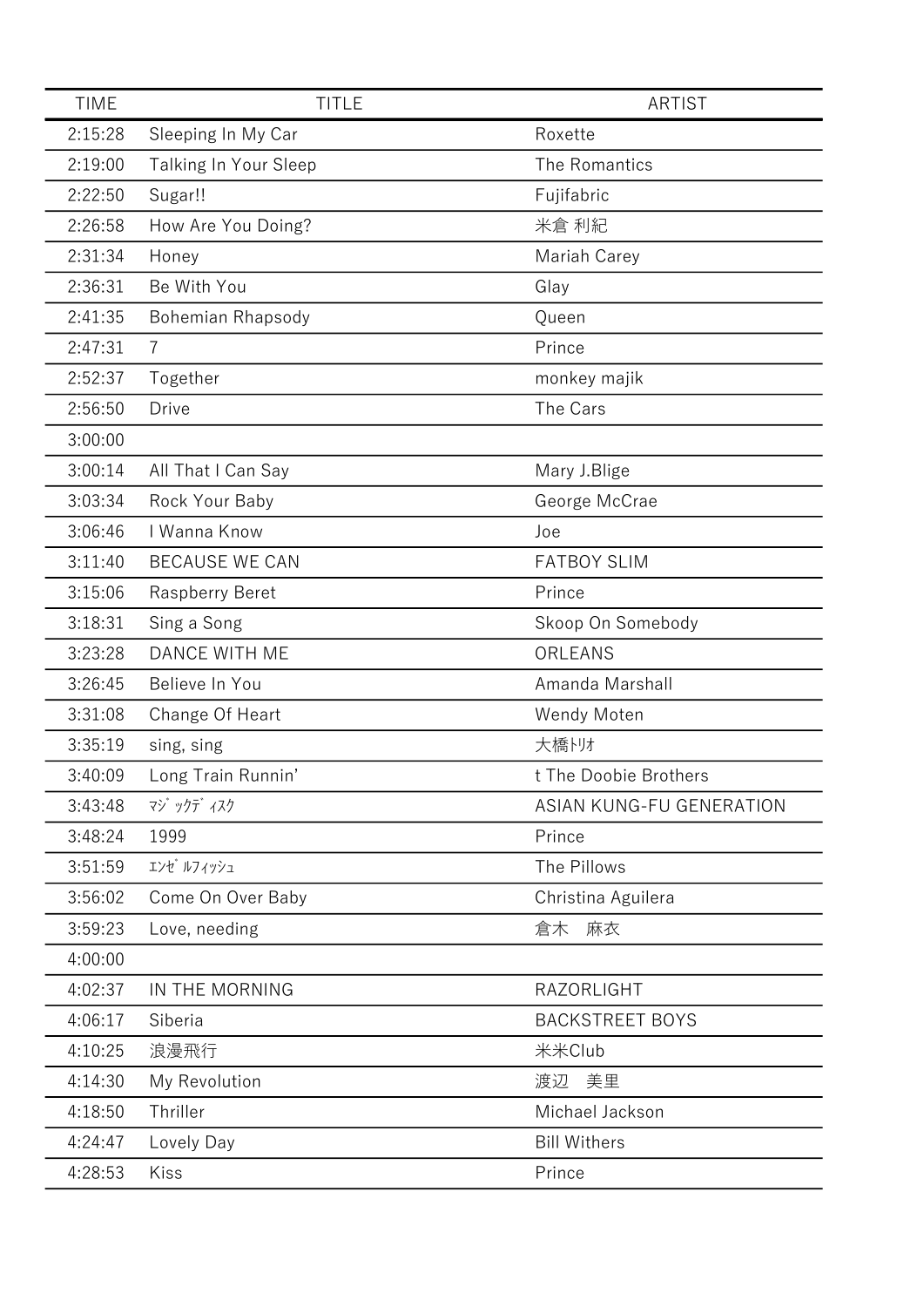| <b>TIME</b> | <b>TITLE</b>                    | <b>ARTIST</b>                       |
|-------------|---------------------------------|-------------------------------------|
| 4:32:36     | Summer Dream                    | Tube                                |
| 4:36:44     | Treat You Like A Queen          | RAHSAAN PATTERSON                   |
| 4:41:08     | <b>Shining Star</b>             | Earth, Wind & Fire                  |
| 4:43:58     | Streets Of Philadelphia         | <b>Bruce Springsteen</b>            |
| 4:47:10     | SUN SHINE ON MY SHOULDERS       | <b>JOHN DENVER</b>                  |
| 4:52:18     | <b>Batdance</b>                 | Prince                              |
| 4:58:31     | I Saw Mommy Kissing Santa Claus | Pretenders                          |
| 5:00:00     |                                 |                                     |
| 5:00:00     | Walkabout                       | <b>DDT</b>                          |
| 5:03:01     | <b>Sweet Emotion</b>            | Aerosmith                           |
| 5:07:26     | 恋                               | 星野<br>源                             |
| 5:11:34     | Do Ya Wanna Funk                | <b>Sylvester With Patric Cowley</b> |
| 5:15:04     | 男と女 - GRANDE MIX-               | Clementine                          |
| 5:20:13     | ストロヘ゛リー                         | Sads                                |
| 5:26:25     | いろはにほへと                         | 椎名林檎                                |
| 5:29:43     | <b>HOME</b>                     | 翔太<br>清水                            |
| 5:35:30     | My Elusive Mind                 | Night Ranger                        |
| 5:39:23     | She's international             | babyface                            |
| 5:42:48     | To Love Once Again              | Solid Harmony                       |
| 5:46:16     | Nothing Like The Rain           | 2 Unlimited                         |
| 5:50:15     | <b>Just Dance</b>               | Lady GaGa Featuring Colby O'Donis   |
| 5:54:15     | Wannabe                         | Spice Girls                         |
| 5:57:02     | Ain't No Other Man              | Christina Aguilera                  |
| 6:00:00     |                                 |                                     |
| 6:00:15     | 君に振れるだけで                        | Curio                               |
| 6:05:32     | Please Don't Go                 | Boys II Men                         |
| 6:09:53     | Canadian Rose                   | <b>Bluse Traveler</b>               |
| 6:14:22     | Lovefool                        | The Cardigans                       |
| 6:17:38     | サンタと天使が笑う夜                      | Dreams Come True                    |
| 6:21:47     | 裸 ~Nude~                        | Vo Vo Tau                           |
| 6:25:35     | Like A Virgin                   | Madonna                             |
| 6:28:44     | You Want More                   | holly cole                          |
| 6:33:13     | オリジ ナル スマイル                     | <b>SMAP</b>                         |
| 6:38:16     | All I Wanna Do                  | Sheryl Crow                         |
| 6:42:46     | <b>JUST THE WAY I AM</b>        | angel                               |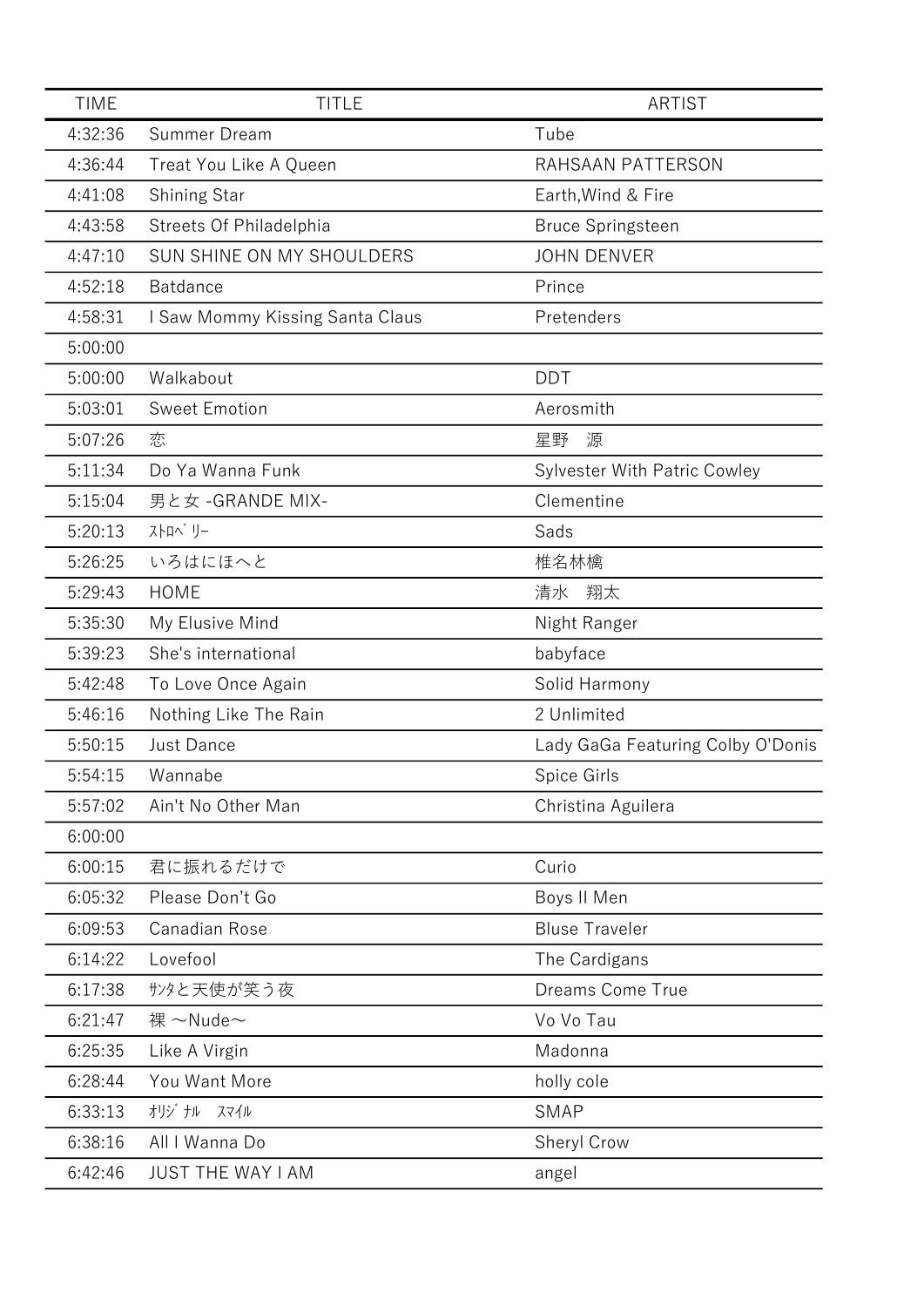| <b>TIME</b> | <b>TITLE</b>                      | <b>ARTIST</b>                                                 |
|-------------|-----------------------------------|---------------------------------------------------------------|
| 6:45:45     | Where Is The Love                 | Roberta Flack With Donny Hathaway                             |
| 6:48:26     | Like A Rolling Stone              | Bob Dylan                                                     |
| 6:54:32     | Hold Me                           | Ebba Forsberg                                                 |
| 6:58:22     | DREAMLOVER                        | <b>MARIAH CAREY</b>                                           |
| 7:00:00     |                                   |                                                               |
| 7:02:06     | mad, sexy, cool                   | babyface                                                      |
| 7:05:58     | プ リズ ム                            | <b>YUKI</b>                                                   |
| 7:10:11     | I Feel The Earth Move             | Leah Andreone                                                 |
| 7:13:42     | <b>BELIEVE IN LIFE</b>            | <b>ERIC CLAPTON</b>                                           |
| 7:18:47     | 銀河                                | <b>MISIA</b>                                                  |
| 7:23:19     | Story                             | Che'Nelle                                                     |
| 7:27:23     | Give Me Love                      | George Harrison                                               |
| 7:30:55     | Along Came You (A Song For Emily) | Gloria Estefan                                                |
| 7:37:21     | Step On                           | セカイイチ                                                         |
| 7:42:37     | Medicine                          | Bring Me The Horizon                                          |
| 7:46:45     | Jump Around                       | House Of Pain                                                 |
| 7:50:31     | 世界はまだ君を知らない                       | 阿部真央                                                          |
| 7:54:34     | Ooh Child                         | Daryl Hall & John Oates                                       |
| 7:58:23     | Reptile                           | Eric Clapton                                                  |
| 8:00:00     |                                   |                                                               |
| 8:02:05     | Karma                             | Alicia Keys                                                   |
| 8:05:42     | <b>I LIKE IT</b>                  | Crystal Kay loves M-FLO                                       |
| 8:11:44     | Don't Dream It's Over             | Neil Finn                                                     |
| 8:15:45     | 涙がきえるなら                           | いきものがかり                                                       |
| 8:20:10     | BETTER THAN I KNOW MYSELF         | <b>ADAM LAMBERT</b>                                           |
| 8:24:03     | <b>HOMELY GIRL</b>                | Scott & Rivers                                                |
| 8:27:31     | Under The Bridge                  | <b>All Saints</b>                                             |
| 8:33:21     | 言/葉                               | 秦基博                                                           |
| 8:38:20     | Perfect                           | One Direction                                                 |
| 8:42:28     | 1 Do                              | <b>Blaque Ivory</b>                                           |
| 8:45:53     | Every Girl                        | Young Money Presents Lil Wayne, Drake, Jae Millz & Mack Maine |
| 8:50:57     | マイ★フレンド                           | ナイス橋本                                                         |
| 8:54:15     | Chopped 'N' Skrewed               | T-Pain Feat. Ludacris                                         |
| 9:00:00     |                                   |                                                               |
| 9:04:35     | Someone To Watch Over Me          | <b>Sting</b>                                                  |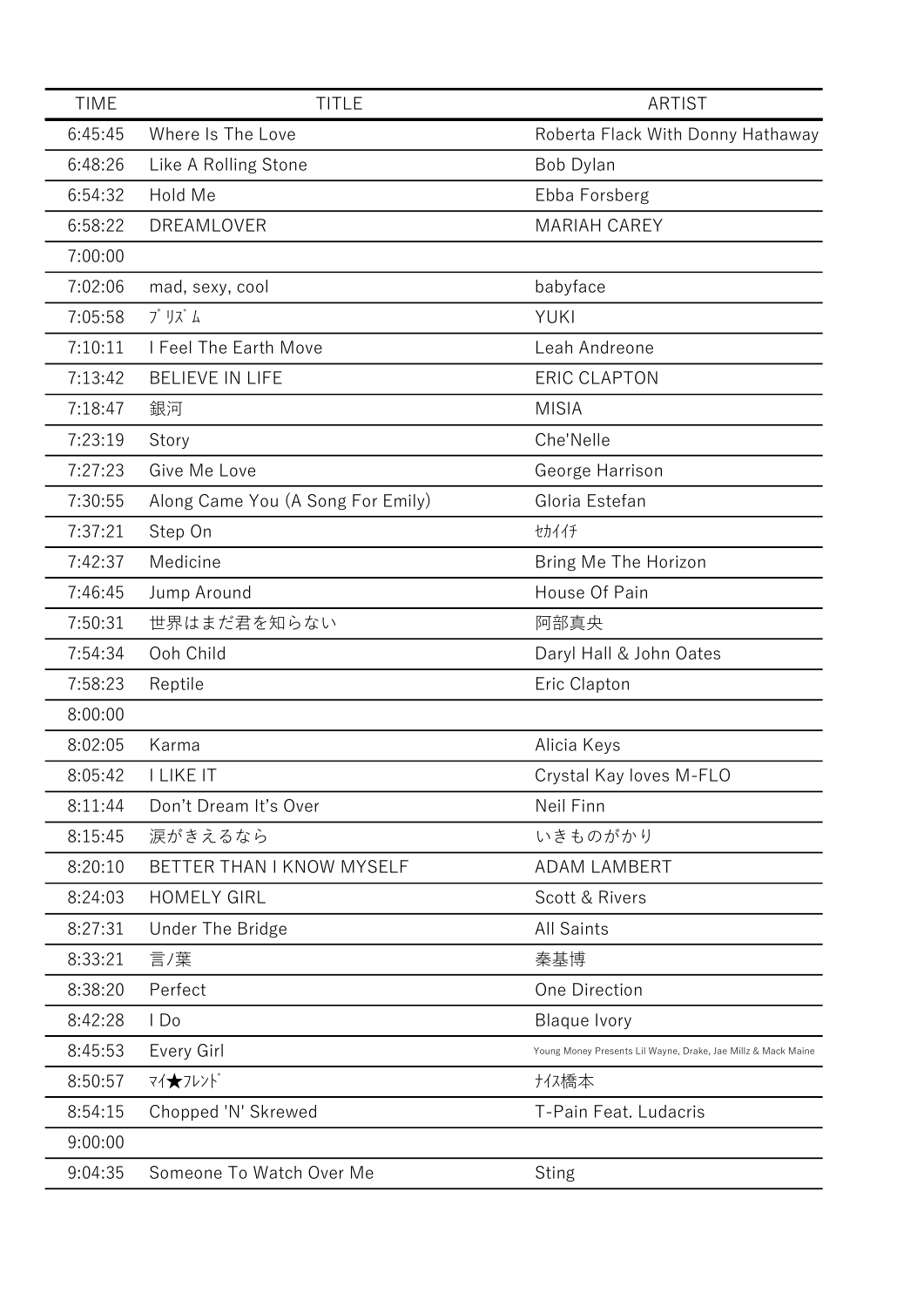| <b>TIME</b> | <b>TITLE</b>                        | ARTIST                                                        |
|-------------|-------------------------------------|---------------------------------------------------------------|
| 9:09:06     | いくつかの空                              | 柴咲<br>コウ                                                      |
| 9:15:14     | UPON THIS TIDAL WAVE OF YOUNG BLOOD | CLAP YOUR HANDS SAY YEAH                                      |
| 9:19:46     | <b>Staring Problem</b>              | No Dout                                                       |
| 9:22:38     | You Go Your Way                     | <b>CHEMISTRY</b>                                              |
| 9:28:52     | Can't Help Falling In Love          | Corey Hart                                                    |
| 9:32:26     | Love So Fine                        | ROGER NICHOLS & THE SMALL CIRCLE OF FRIENDS                   |
| 9:34:22     | CHEERLEADER                         | PENTATONIX                                                    |
| 9:37:46     | 日々のぬくもりだけで                          | ROCK'A'TRENCH                                                 |
| 9:41:38     | Halfway Gone                        | Lifehouse                                                     |
| 9:45:13     | Everything's Gonna Be Alright       | Sweetbox                                                      |
| 9:48:24     | Find A Way                          | <b>Tribe Called Quest</b>                                     |
| 9:52:00     | 本当は怖い愛とロマンス                         | 啓祐<br>桑田                                                      |
| 9:55:30     | Simarik - Chu! Chu! は恋の合言葉          | adio E tarkan                                                 |
| 12:00:00    |                                     |                                                               |
| 12:01:01    | This Kiss                           | Carly Rae Jepsen                                              |
| 12:04:47    | <b>STORY</b>                        | <b>MONKEY MAJIK</b>                                           |
| 12:08:55    | All N My Grill                      | MISSY "MISDEMEANOR" ELLIOTT feat. BIG BOI OF OUTKAST & NICOLE |
| 12:12:42    | Way Back feat. Snoop Dogg           | <b>TLC</b>                                                    |
| 12:16:45    | さよなら愛してる                            | つじ<br>あやの                                                     |
| 12:21:04    | Just The Way You Are                | <b>Billy Joel</b>                                             |
| 12:24:39    | Ebony & Ivory                       | Paul McCartney & Stevie Wonder                                |
| 12:28:19    | Sweet Freedom                       | Michael McDonald                                              |
| 12:32:29    | KOIKI                               | 赤い公園                                                          |
| 12:36:44    | <b>Easter Theatre</b>               | <b>XTC</b>                                                    |
| 12:41:40    | Time Afer Time                      | Cyndi Lauper Feat. Sarah McLachlan                            |
| 12:45:54    | Blue                                | LeAnn Rimes                                                   |
| 12:48:56    | Baby Don't Cry                      | 安室<br>奈美恵                                                     |
| 12:54:15    | FEELS JUST LIKE IT SHOULD           | jamiroquai                                                    |
| 13:00:00    |                                     |                                                               |
| 13:01:00    | コルテオ -行列-                           | Salyu                                                         |
| 13:06:41    | Don't Look Back In Anger            | Oasis                                                         |
| 13:11:28    | Louie Louie                         | Joan Jett And The Blackhearts                                 |
| 13:14:22    | 花になれ                                | 指田郁也                                                          |
| 13:19:49    | Song of Hope                        | Priscilla Ahn                                                 |
| 13:23:32    | Foolish Heart                       | <b>Steve Perry</b>                                            |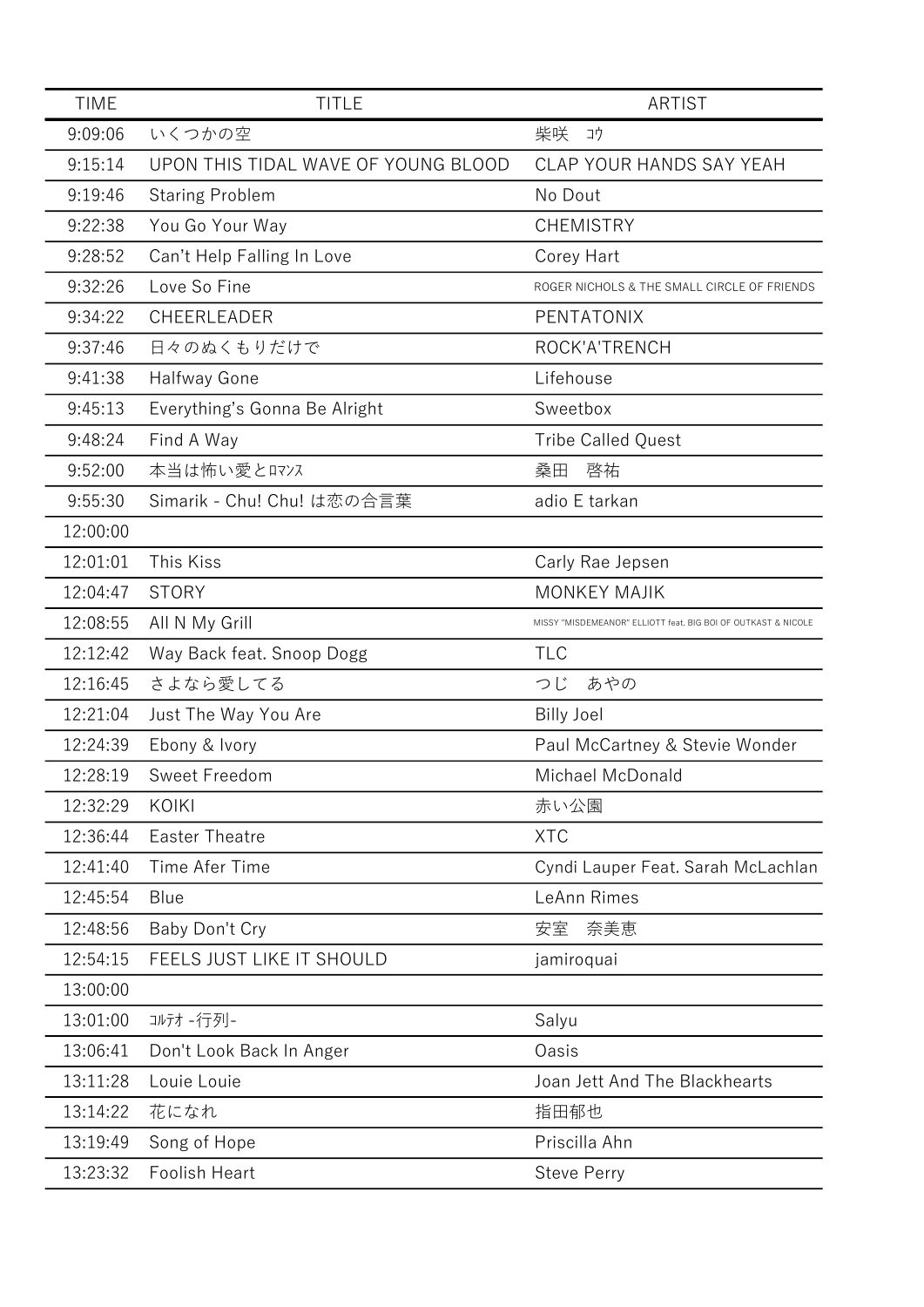| <b>TIME</b> | <b>TITLE</b>                    | <b>ARTIST</b>                       |
|-------------|---------------------------------|-------------------------------------|
| 13:27:02    | <b>Back From Mars</b>           | Aqua                                |
| 13:31:24    | 笑ってみ                            | トータス松本                              |
| 13:34:58    | WE GOT LOVE                     | <b>RYAN SHAW</b>                    |
| 13:39:02    | Life                            | K-Ci And Jojo                       |
| 13:42:55    | Could It Be I'm Falling In Love | Regina Belle                        |
| 13:48:18    | 君のいない世界                         | キマグレン                               |
| 13:52:51    | Already Great                   | Neil Young                          |
| 15:00:00    |                                 |                                     |
| 15:01:01    | MILK AND TOAST AND HONEY        | Roxette                             |
| 15:04:58    | 星つむぎの歌                          | 平原<br>綾香                            |
| 15:10:15    | You Don't Want Me Anymore       | <b>Steel Breeze</b>                 |
| 15:13:42    | You Belong To Me                | The Doobie Brothers                 |
| 15:16:49    | スター                             | aiko                                |
| 15:21:49    | <b>NO SHOW</b>                  | KOOL & THE GANG featuring BLACKSTRE |
| 15:27:05    | <b>Under Pressure</b>           | Queen + David Bowie                 |
| 15:31:12    | <b>CHOCOLATE BROWN</b>          | THE CRANBERRIES                     |
| 15:34:54    | 夜汽車は走る                          | indigo la end                       |
| 15:39:02    | WE TAKE CARE OF OUR OWN         | <b>BRUCE SPRINGSTEEN</b>            |
| 15:43:15    | Love Your Way                   | Sophie B, Hawkins                   |
| 15:47:08    | Beautiful                       | <b>Richard Marx</b>                 |
| 15:51:00    | Touch me                        | 元気ロケッツ                              |
| 15:55:21    | See You Again                   | Miley Cyrus                         |
| 16:00:00    |                                 |                                     |
| 16:00:15    | <b>LISTEN</b>                   | <b>BEYONCE KNOWLES</b>              |
| 16:03:54    | Goodbye Yesterday               | 今井 美樹                               |
| 16:09:19    | Legacy                          | Mansun                              |
| 16:15:53    | <b>RPG</b>                      | <b>SEKAI NO OWARI</b>               |
| 16:20:37    | Good In Bed                     | Dua Lipa                            |
| 16:24:13    | Like A Rolling Stone            | Bob Dylan                           |
| 16:33:01    | Supernatural                    | Wild Orchid                         |
| 16:37:34    | <b>CHAIN</b>                    | Nulbarich                           |
| 16:41:07    | I Still Believe                 | Brenda K. Starr                     |
| 16:44:40    | When You Believe                | Whitney Houston & Mariah Carey      |
| 16:49:20    | 裸の王様                            | LOVE PSYCHEDELICO                   |
| 16:55:16    | Losing A Whole Year             | Third Eye Blind                     |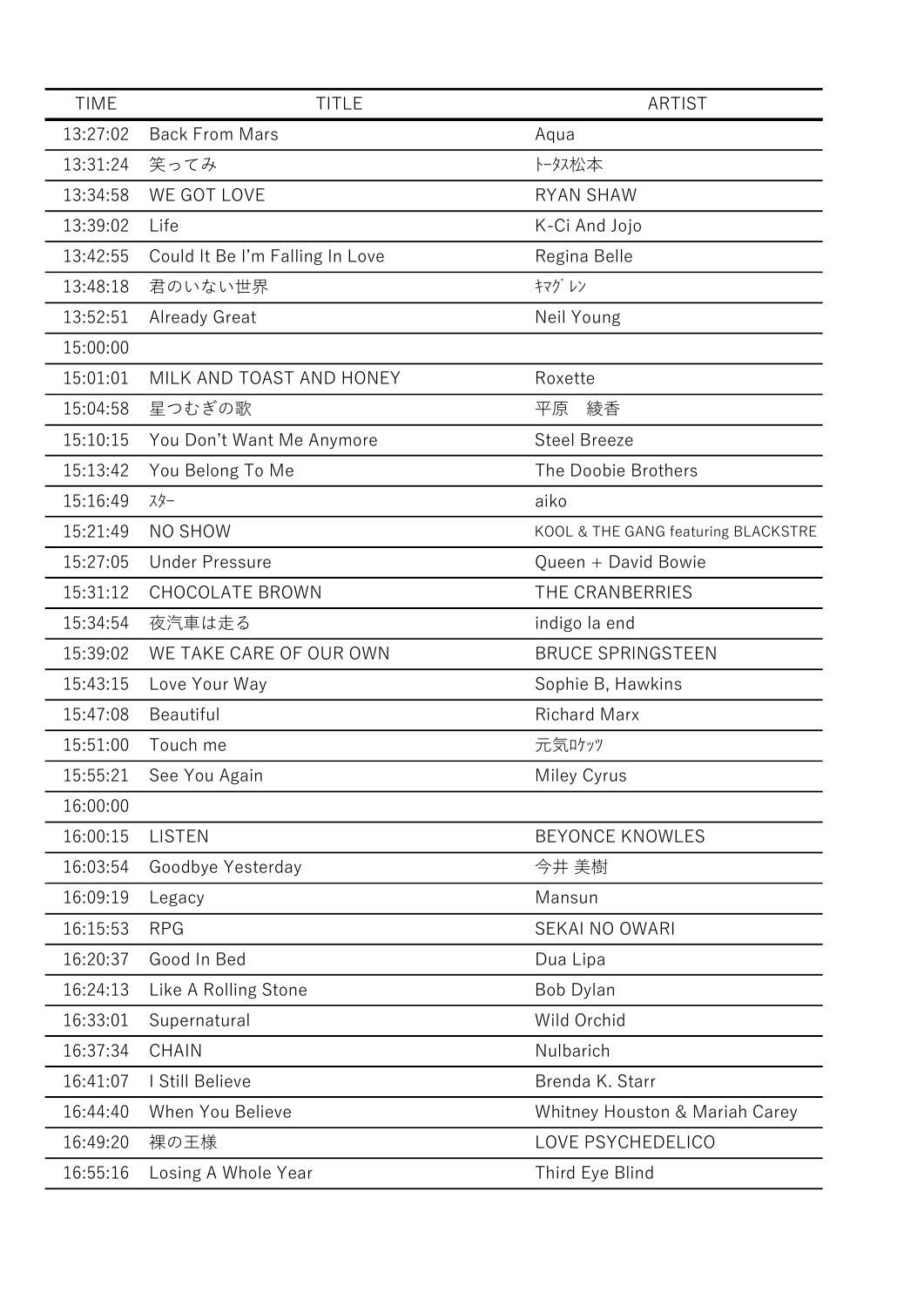| <b>TIME</b> | <b>TITLE</b>                        | ARTIST                                     |
|-------------|-------------------------------------|--------------------------------------------|
| 17:00:00    |                                     |                                            |
| 17:00:15    | Candyman                            | <b>CHRISTINA AGUILERA</b>                  |
| 17:03:27    | L.drunk                             | 木村<br>カエラ                                  |
| 17:06:57    | <b>GIVE ME YOU</b>                  | Mary J. Blige                              |
| 17:11:06    | We Are The World 25: For Haiti      | Artists For Haiti                          |
| 17:18:06    | <b>BYE BYE</b>                      | 加藤<br>ミリヤ                                  |
| 17:22:48    | Over Now                            | Calvin Harris & The Weeknd                 |
| 17:26:25    | <b>Baby Love</b>                    | Nicole Scherzinger Feat. will.i.am         |
| 17:31:11    | Everything Is Everything            | Lauryn Hill                                |
| 17:36:02    | Last Magic                          | Attractions                                |
| 17:39:52    | I Want You, I Need You, I Love You  | <b>ELVIS PRESLEY</b>                       |
| 17:42:31    | L.A. Song                           | <b>Beth Hart</b>                           |
| 17:46:23    | Boyz, Boy Don't Cry                 | <b>SUEMITSU &amp; THE SUEMITH</b>          |
| 17:53:01    | Mystical Machine Gun                | Kula Shaker                                |
| 18:00:00    |                                     |                                            |
| 18:00:15    | Smile                               | <b>LILY ALLEN</b>                          |
| 18:03:28    | おいでよ radio edit                     | コトリンゴ                                      |
| 18:07:32    | Smoke Gets In Your Eyes             | Julio Iglesias Duet With All-4-One         |
| 18:11:04    | PUT YOUR RECORDS ON                 | <b>Corinne Bailey Rae</b>                  |
| 18:14:46    | 時間を止めて                              | 古内東子                                       |
| 18:20:53    | Hit It                              | Black Eyed Peas feat. Saweetie & Lele Pons |
| 18:24:57    | Feelin' Lucky Lately                | High Fashion                               |
| 18:31:11    | Say My Name                         | Destiny's Child                            |
| 18:35:38    | ここで息をして                             | eill                                       |
| 18:39:29    | When I Fall In Love                 | Celine Dion And Clive Griffin              |
| 18:43:47    | Eyes On Me                          | Faye Wong                                  |
| 18:49:29    | 愛すべきひとよ                             | Tehe Kaleidoscope                          |
| 18:54:45    | (God Must Have Spent) A Little More | 'N Sync                                    |
| 19:00:00    |                                     |                                            |
| 19:00:15    | Who's Gonna Rock You                | The NOLANS                                 |
| 19:03:45    | 幸せな結末                               | 大滝 詠一                                      |
| 19:08:35    | Bad                                 | Michael Jackson                            |
| 19:12:41    | Fantasy Island                      | M People                                   |
| 19:18:13    | バスと占い師                              | <b>カミナリグ モ</b>                             |
| 19:22:24    | White Horse                         | <b>Taylor Swift</b>                        |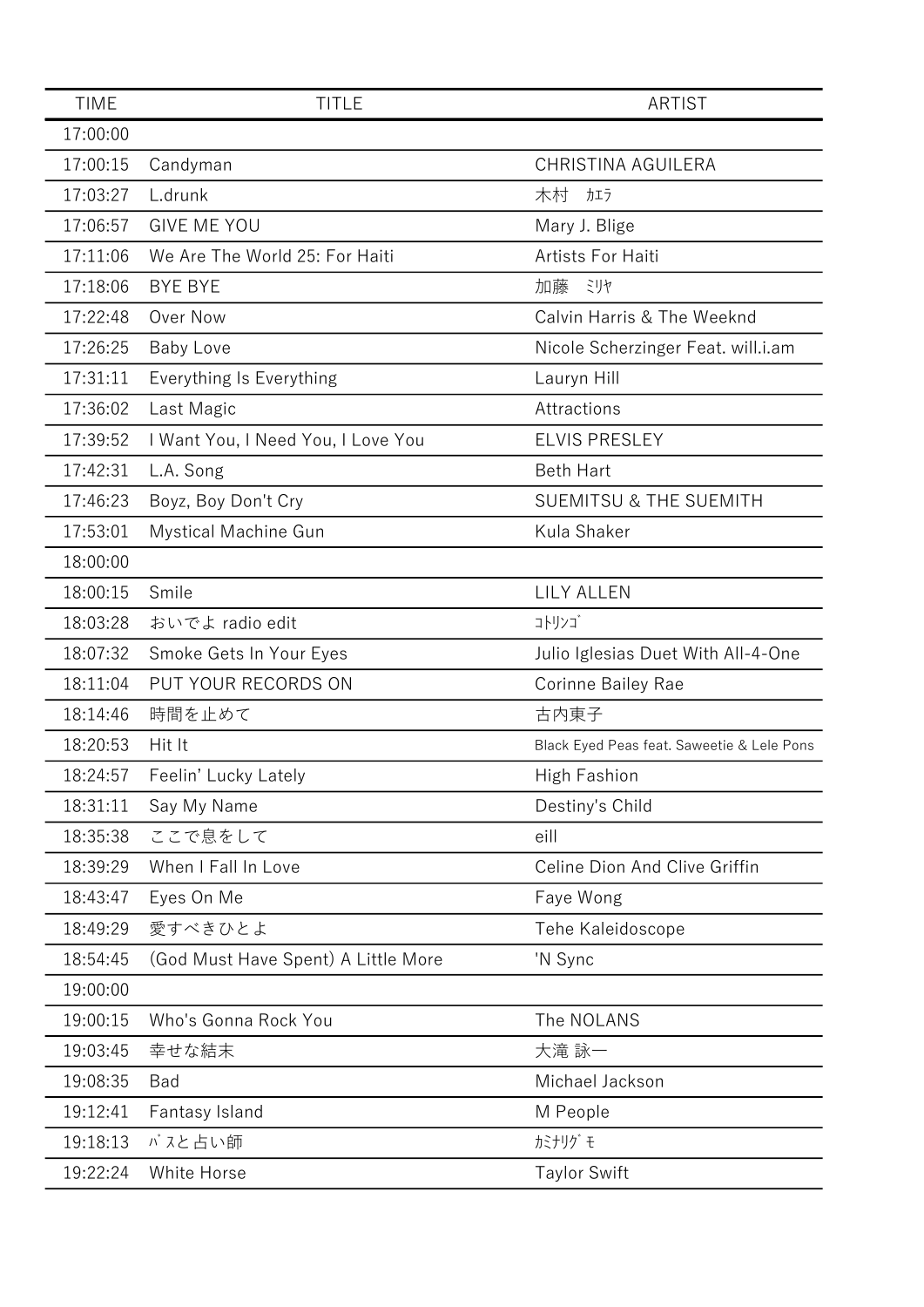| <b>TIME</b> | <b>TITLE</b>                   | <b>ARTIST</b>            |
|-------------|--------------------------------|--------------------------|
| 19:26:26    | You Got Me                     | Roots feat. Erykah Badu  |
| 19:31:11    | I'll Never Love This Way Again | Dionne Warwick           |
| 19:34:31    | Love Can Go The Distance       | 山下 達郎                    |
| 19:38:24    | Fast As You Can                | Fiona Apple              |
| 19:42:08    | Solomon Bites The Worm         | The Bluetones            |
| 19:45:21    | 彼女の向こう側                        | 大沢 誉志幸                   |
| 19:49:41    | Foever In Your Love            | Shanice                  |
| 19:54:26    | Love Is Love                   | <b>Christopher Cross</b> |
| 20:00:00    |                                |                          |
| 20:00:15    | Like To Get To Know You Well   | <b>Howard Jones</b>      |
| 20:04:09    | Mind Games                     | Zard                     |
| 20:08:50    | Jungle Love                    | The Time                 |
| 20:14:25    | <b>REASON</b>                  | ゆず                       |
| 20:19:28    | Ray Of Light                   | Madonna                  |
| 20:24:52    | <b>I WANT YOU TONIGHT</b>      | <b>PABLO CRUISE</b>      |
| 20:31:11    | <b>STRAIGHT UP</b>             | PAULA ABDUL              |
| 20:35:16    | 成功                             | <b>KREVA</b>             |
| 20:40:05    | Walkin' On The Sun             | Smash Mouth              |
| 20:43:28    | <b>Tomorrow Never Dies</b>     | Sheryl Crow              |
| 20:47:56    | 月の裏で会いましょう                     | Original Love            |
| 20:52:39    | you don't know my name         | alicia keys              |
| 21:00:00    |                                |                          |
| 21:00:15    | Modern Girl                    | Sheena Easton            |
| 21:03:49    | ギ リギ リChop                     | B'z                      |
| 21:08:02    | Superwoman                     | <b>KARYN WHITE</b>       |
| 21:13:45    | Open My Heart                  | Yolanda Adams            |
| 21:19:27    | 瞬く星の下で                         | ポ ルノグ ラフィティ              |
| 21:23:12    | Seasons In The Sun             | <b>Terry Jacks</b>       |
| 21:26:47    | Stay                           | Dreamhouse               |
| 21:31:11    | Strawberry                     | Nicole Renee             |
| 21:34:54    | ファイティンフポーズの詩                   | 馬場<br>俊英                 |
| 21:39:24    | Spiderwebs                     | NO DOUBT                 |
| 21:43:47    | Candy In The Sun               | Swirl 360                |
| 21:48:00    | さよならいとしのBaby Blues             | 鈴木 雅之                    |
| 21:53:26    | Fall In Love With Me           | Earth, Wind & Fire       |